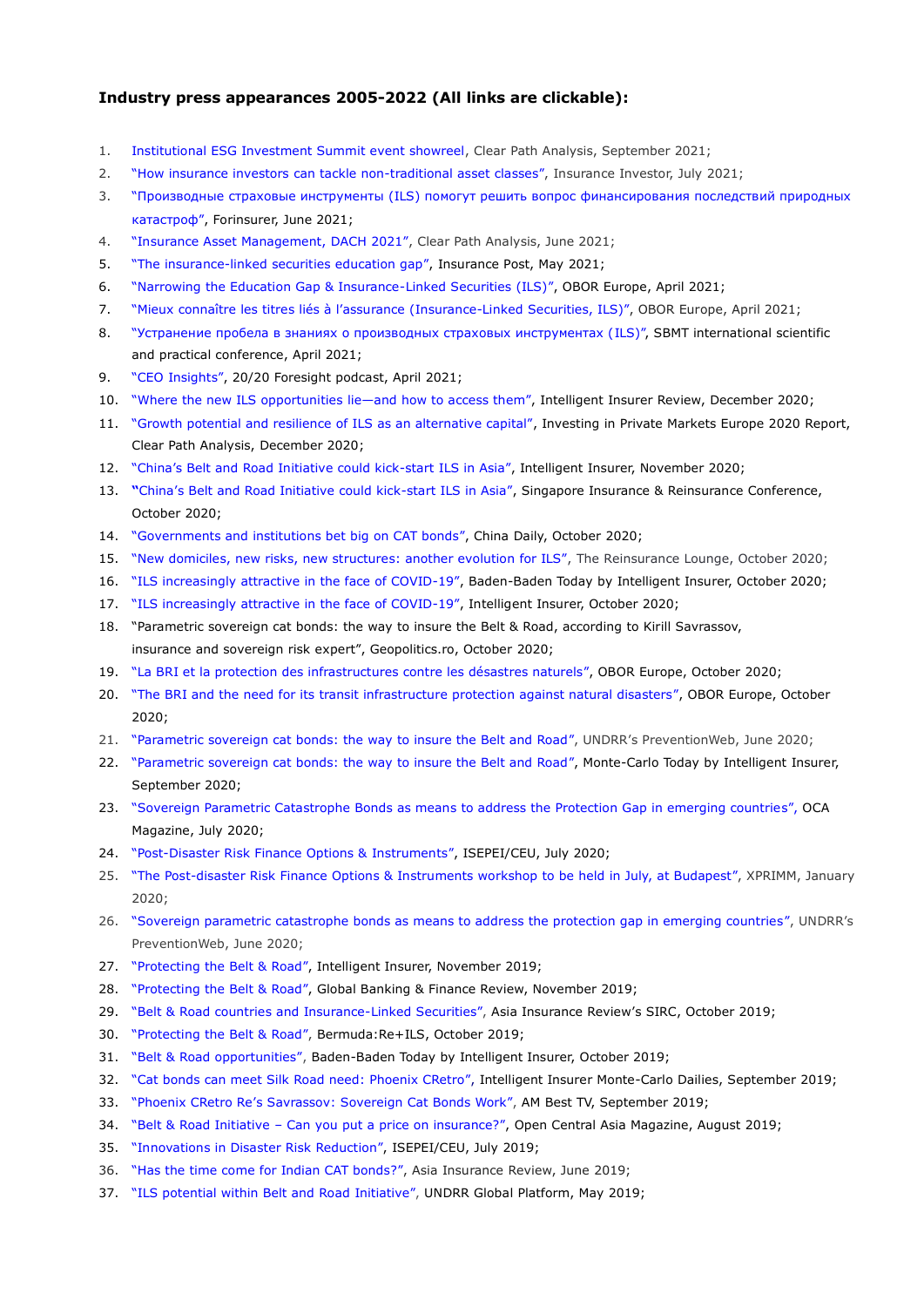- 38. ["Partnership for disaster risk financing in the region of Europe and CIS",](https://www.unisdr.org/conference/2019/globalplatform/programme/ignite-stage/view?id=1014) UNDRR Global Platform, May 2019;
- 39. ["Market eyes EBRD role in cat bonds for Western Balkans",](https://www.globalcapital.com/article/b1f9j1r66vzqh6/market-eyes-ebrd-role-in-cat-bonds-for-western-balkans) Global Capital, May 2019;
- 40. ["UNDP makes case for ILS in Western Balkan disaster risk financing",](https://www.artemis.bm/news/undp-makes-case-for-ils-in-western-balkan-disaster-risk-financing/) Artemis, April 2019;
- 41. "Insurance-[Linked Securities potential",](https://ils-course.com/wp-content/uploads/2022/03/Brochure.pdf) LSE Actuarial Society flagship conference, March 2019;
- 42. ["ILS potential within Belt & Road Initiative"](http://www.asiainsurancereview.com/Magazine/ReadMagazineArticle/aid/41763/SharedCode/39B363/ILS-potential-within-Belt-and-Road-Initiative)[,](http://www.asiainsurancereview.com/News/View-NewsLetter-Article/id/45033/Type/AirPlus/Should-India-transfer-its-catastrophe-risks-to-capital-markets-) Global Banking & Finance Review, February 2019;
- 43. ["ILS potential within Belt & Road Initiative"](http://www.asiainsurancereview.com/Magazine/ReadMagazineArticle/aid/41763/SharedCode/39B363/ILS-potential-within-Belt-and-Road-Initiative)[,](http://www.asiainsurancereview.com/News/View-NewsLetter-Article/id/45033/Type/AirPlus/Should-India-transfer-its-catastrophe-risks-to-capital-markets-) Asia Insurance Review, February 2019;
- 44. ["S](http://www.asiainsurancereview.com/News/View-NewsLetter-Article/id/45033/Type/AirPlus/Should-India-transfer-its-catastrophe-risks-to-capital-markets-)hould India transfer [its catastrophe risks to capital markets?",](http://www.asiainsurancereview.com/News/View-NewsLetter-Article/id/45033/Type/AirPlus/Should-India-transfer-its-catastrophe-risks-to-capital-markets-) Asia Insurance Review, December 2018;
- 45. "Multi-[cat Bonds can meet ECIS demand",](https://www.bermudareinsurancemagazine.com/contributed-article/multi-cat-bonds-can-meet-ecis-demand) Bermuda:Re+ILS, November 2018;
- 46. ["Cat bonds can reinforce economic stability for ECIS countries: UNDP"](http://www.artemis.bm/blog/2018/11/09/cat-bonds-can-reinforce-economic-stability-for-ecis-countries-undp/), Artemis, November 2018;
- 47. ["Parametric bonds the best option",](https://www.emagcloud.com/NewtonMedia/BadenBaden_Today__Day_One_2018/page_23.html) Baden-Baden Today by Intelligent Insurer, October 2018;
- 48. ["Parametric bonds is the best option for the protection gap",](https://www.intelligentinsurer.com/news/parametric-bonds-the-best-option-for-the-protection-gap-16752) Intelligent Insurer, October 2018;
- 49. "Multi-[cat Bonds can meet ECIS demand",](https://www.intelligentinsurer.com/contributed-article/multi-cat-bonds-can-meet-ecis-demand) Intelligent Insurer, October 2018;
- 50. ["Disaster risk reduction financing regional conference",](https://www.eurasia.undp.org/content/rbec/en/home/presscenter/events/2018/disaster-risk-reduction-financing-regional-conference.html) UNDP Europe & Central Asia, September 2018;
- 51. ["New ways to finance disaster recovery",](https://www.eurasia.undp.org/content/rbec/en/home/blog/2018/new-ways-to-finance-disaster-recovery.html) UNDP Europe & Central Asia, September 2018;
- 52. ["UNDP evaluates cat bonds as disaster risk transfer solution for ECIS region",](http://www.artemis.bm/blog/2018/09/25/undp-evaluates-cat-bonds-as-disaster-risk-transfer-solution-for-ecis-region/) Artemis, September 2018;
- 53. "Insurance-[Linked Securities: Embracing catastrophic risks",](https://www.ipe.com/investment/briefing-investment/insurance-linked-securities-embracing-catastrophic-risks/10022052.article) Investments & Pensions Europe, December 2017;
- 54. ["Why Russia should embrace cat bonds",](https://ils-course.com/wp-content/uploads/2022/03/Pages-from-SIRC2017.pdf) Asia Insurance Review's SIRC supplement, November 2017;
- 55. ["Why Russia should embrace cat bonds",](https://www.bermudareinsurancemagazine.com/contributed-article/why-russia-should-embrace-cat-bonds) Bermuda:Re+ILS, November 2017;
- 56. ["Cat bonds key to closing protection gap"](https://www.intelligentinsurer.com/news/cat-bonds-key-to-closing-protection-gap-13643), Intelligent Insurer, October 2017;
- 57. ["Cat bonds key to closing protection gap"](http://www.emagcloud.com/NewtonMedia/BadenBaden_Today__Day_Three_2017/index.html#/10/), Baden-Baden Today by Intelligent Insurer, October 2017;
- 58. ["Investing in cat bonds: it's going down a storm",](https://mccarthydenning.com/investing-in-cat-bonds-its-going-down-a-storm/) McCarthy Denning, September 2017;
- 59. ["Russia ripe for cat bond solutions",](https://ils-course.com/wp-content/uploads/2022/03/Pages-from-Reinsurance-mag.pdf) [Re](http://www.phoenix-re.co.uk/wp-content/uploads/2017/09/Pages-from-Reinsurance-mag.pdf)insurance magazine, September 2017;
- 60. ["The ILS market can provide a solution to Russia's disaster planning"](https://ils-course.com/wp-content/uploads/2022/03/ID-WEDNESDAY-2-AUGUST-optimised.pdf)[,](https://1drv.ms/b/s!AuA0Wgqq5qodkyYC2w3YZMARr01_) Insurance Day, August 2017;
- 61. ["Российские катастрофические облигации: пришло ли время для самой большой страны в мире](https://www.insur-info.ru/press/133962/)  [обратить внимание на ILS",](https://www.insur-info.ru/press/133962/) Страхование Сегодня, August 2017;
- 62. ["Why Russia should embrace cat bonds",](https://www.intelligentinsurer.com/article/why-russia-should-embrace-cat-bonds) Intelligent Insurer, July 2017;
- 63. ["Brexit is a great opportunity to attract foreign investors to Belarus",](https://youtu.be/TqIho0aXhQM) EBRD, December 2016;
- 64. ["The proof of a country's readiness to attract foreign investors lies in the development of the insurance market",](https://emerging-europe.com/voices/the-proof-of-a-countrys-readiness-to-attract-foreign-investors-lies-in-the-development-of-the-insurance-market/) Emerging Europe Magazine, October 2016;
- 65. ["ABILS for insurance companies as potential investors from CEE region",](https://www.xprimm.com/ABILS-for-insurance-companies-as-potential-investors-from-CEE-region-articol-117,149-8368.htm) XPRIMM, September 2016;
- 66. ["ABILS pentru societatile de asigurare din Europa Centrala si de Est in calitate de potentiali investitori",](https://www.1asig.ro/ABILS-pentru-societatile-de-asigurare-din-Europa-Centrala-si-de-Est-in-calitate-de-potentiali-investitori-articol-2,218-54575.htm) 1asig.ro, September 2016;
- 67. ["Bermuda Business Promoted At Event In Belarus",](http://bernews.com/2015/02/bermuda-belarus-respected-finance-centre/) Bernews, February 2015;
- 68. ["Bermuda seeks business in Belarus",](https://www.royalgazette.com/international-business/business/article/20150210/bermuda-seeks-business-in-belarus/) The Royal Gazette, February 2015;
- 69. ["Bermuda Highlighted in Belarus as Respected Finance Centre",](https://globenewswire.com/news-release/2015/02/09/704534/10119306/en/Photo-Release-Bermuda-Highlighted-in-Belarus-as-Respected-Finance-Centre.html) GlobeNewswire, February 2015;
- 70. ["Bermuda Highlighted in Belarus as Respected Finance Centre",](https://globenewswire.com/news-release/2015/02/09/704534/10119306/en/Photo-Release-Bermuda-Highlighted-in-Belarus-as-Respected-Finance-Centre.html) Bloomberg Business, February 2015;
- 71. ["Belarus event highlights Bermuda's importance",](https://www.bermudareinsurancemagazine.com/news/belarus-event-highlights-bermuda-s-importance-1746) Bermuda:Re+ILS, February 2015;
- 72. ["Bermuda Highlighted in Belarus as Respected Finance Centre",](http://www.bda.bm/wp-content/uploads/2015/02/BDA-CEE-release.pdf) Bermuda Development Agency, February 2015;
- 73. ["Q&A: Coming to terms with Bermuda"](https://ils-course.com/wp-content/uploads/2022/03/Kirill-Savrassov-PDF.pdf)[,](http://www.phoenix-re.co.uk/wp-content/uploads/2013/06/ID-12Jan15-entire-article.jpg) Insurance Day Central & Eastern Europe Special Report, January 2015;
- 74. ["CEE regulators still blacklisting Bermuda",](https://www.bermudareinsurancemagazine.com/news/cee-regulators-still-blacklisting-bermuda-1574) Bermuda:Re+ILS, November 2014;
- 75. ["Eastern European reinsurers poised to provide USD 100 million retro capacity in wake of new licence",](https://www.xprimm.com/Eastern-European-reinsurers-poised-to-provide-USD-100-million-retro-capacity-in-wake-of-new-licence-articol-117,124-5710.htm) XPRIMM, October 2014;
- 76. ["Eastern European reinsurers poised to provide USD 100 million retro capacity in wake of new licence",](https://ils-course.com/wp-content/uploads/2022/03/InsuranceDay20October2014BadenBadenSR.pdf) Insurance Day Baden-Baden Special Report, October 2014;
- 77. ["Phoenix CRetro partner licenced in Ukraine",](https://www.bermudareinsurancemagazine.com/news/phoenix-cretro-partner-licenced-in-ukraine-1489) Bermuda:Re+ILS, September 2014;
- 78. ["Collateral trust licence opens door for eastern Europe retro capacity",](https://ils-course.com/wp-content/uploads/2022/03/INSURANCE-DAY-THURSDAY-18-SEPTEMBER.pdf) Insurance Day, September 2014;
- 79. ["Phoenix CRetro branches into Ukraine",](https://www.intelligentinsurer.com/news/phoenix-cretro-branches-into-ukraine-3624) Intelligent Insurer, September 2014;
- 80. ["CEE insurer gets first licence to post collateral abroad",](https://insuranceinsider.com/articles/91426/cee-insurer-gets-first-licence-to-post-collateral-abroad) Insurance Insider, September 2014;
- 81. ["Phoenix CRetro & BROKBUSINESS in CEE collateralized reinsurance push"](https://www.artemis.bm/news/phoenix-cretro-brokbusiness-in-cee-collateralized-reinsurance-push/), Artemis, September 2014;
- 82. ["Speed to market and burgeoning ILS attracts Phoenix CRe",](https://www.bermudareinsurancemagazine.com/news/speed-to-market-and-burgeoning-ils-market-attracted-phoenix-cre) Bermuda:Re+ILS, January 2014;